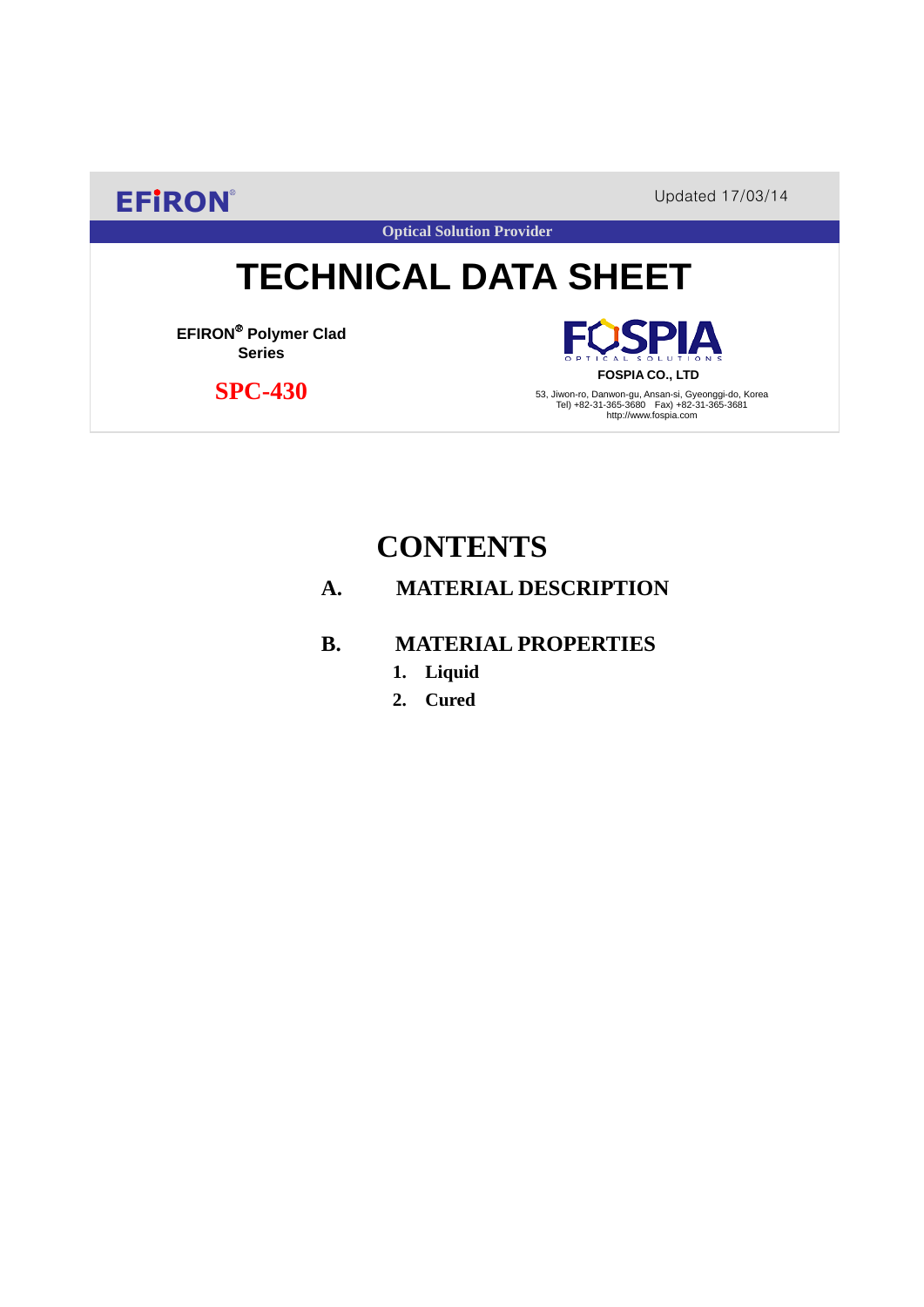## A. MATERIAL DESCRIPTION

EFIRON<sup>®</sup> SPC-430 coating is a radiation-curable acrylate useful for polymer cladding making processes. EFIRON<sup>®</sup> SPC-430 coating has suitable glass transition temperature, rapid cure property, non-yellowing, thermal resistance, high oxidative and hydrolytic (moisture) stability, which are required by optical fiber industry applications.

#### **1. CURING CONDITION**

Minimum UV dose of  $EPIRON^{\circledR}$  SPC-430 for complete cure is 1000 mJ/cm<sup>2</sup> under a nitrogen environment. However, the minimum dosage is heavily dependent upon the thickness of the PC layer.

#### **2. STORAGE**

 $EFINON^{\circledR}$  SPC-430 polymer cladding coating can polymerize under improper storage conditions. Store materials away from direct sunlight and presence of oxidizing agents and free radicals. Storage temperature range is between  $10^{\circ}$  to 30℃.

#### **3. PRECAUTION**

 $EFINON^{\circledR}$  SPC-430 polymer cladding coating materials can cause skin and eye irritation after contact. Therefore, avoid direct contact with these materials. If contact occurs, immediately rinse affected areas copiously with water.

#### **4. NOTES**

The information contained herein is believed to be reliable but is not to be taken as representation, warranty or guarantee and customers are urged to make their own tests.